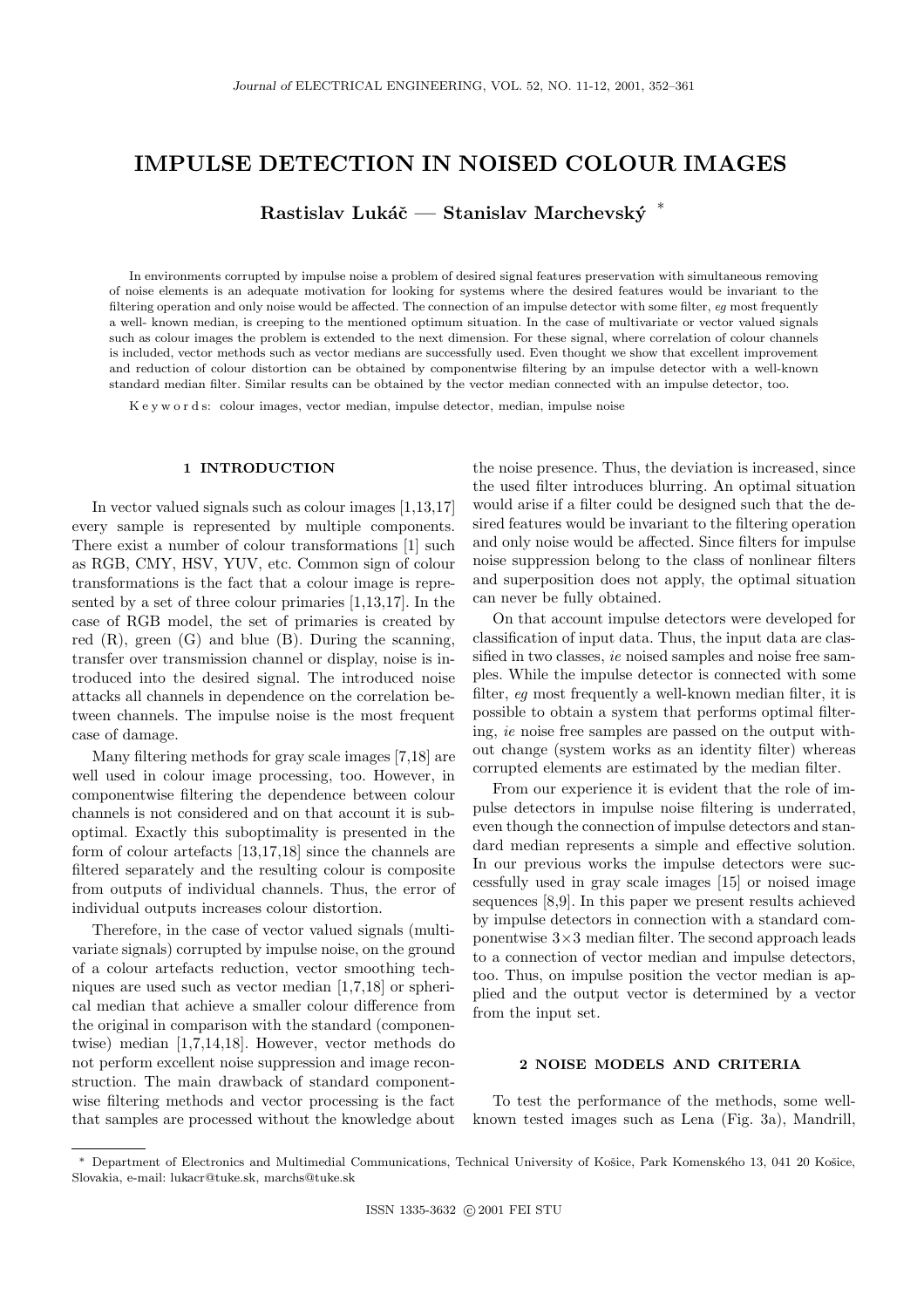| <b>Noise</b> | CI10  |            |              | 2NI10   |            |                     |       | $\mathrm{CBW20}$ |        | NBW <sub>20</sub>           |            |        |  |
|--------------|-------|------------|--------------|---------|------------|---------------------|-------|------------------|--------|-----------------------------|------------|--------|--|
| Method       | MAE   | <b>MSE</b> | CD           | MAE     | <b>MSE</b> | CD                  | MAE   | MSE              | СL     | MAE                         | <b>MSE</b> | CD     |  |
| ΙF           | 7.356 |            | 848.4 12.496 | 7.312 l |            | 832.0 32.717 23.031 |       | 3564.3           |        | 26.436 17.943 2772.0 90.937 |            |        |  |
| МF           | 3.797 | 62.9       | 16.762 3.703 |         | 56.8       | 17.777              | 4.376 | 103.7            | 17.633 | 4.029                       | 78.0       | 20.211 |  |
| VFL2         | 3.825 | 65.0       | 15.652       | 3.687   | 56.5       | 15.396              | 4.453 | 105.8            | 17.151 | 3.927                       | 65.5       | 16.151 |  |

**Table 1.** Evaluation of methods (IF noised images, MF filtered by  $3 \times 3$  componentwise median, VF filtered by  $3 \times 3$  vector median)

Fruit, Train and some types of impulse noise were used. Thus, the robustness of methods is tested, too. However, to save the paper space, the results are presented for image Lena only.

## **2.1 Noise models**

To illustrate various degrees of damage the following types of impulse noise [3,14] were used (Fig. 3b-e). The first one is the classical impulse noise (also called impulse noise with variable random value), of which mathematical model is given by

$$
n_{i,j} = \begin{cases} o_{i,j} & 1 - p_{\nu} \\ \nu & \nu \end{cases}
$$
 (1)

where  $\nu$  represents in the case of 8 bit quantized pixels, the value of the impulse from the interval 0 and 255,  $p_n$ is the impulse noise probability and  $o_{i,j}$  is the original sample on the pixel position  $i, j$ 

The second one is the so-called salt and pepper noise, where the impulses can be 0 and 255 only as determined by

$$
n_{i,j} = \begin{cases} o_{i,j} & 1 - (p_0 + p_{255}) \\ 0 & p_0 \\ 255 & p_{255} \end{cases}
$$
 (2)

where  $p_0$  and  $p_{255}$  are probabilities of the occurrence for minimum value  $(p_0)$  and maximum value  $(p_{255})$ .

In the case of colour images the noise can be correlated or not between the colour channels [7,14]. The correlated noise means that each colour channel is distorted by a similar value. In this paper, both extremes were considered: the fully-correlated noise model which causes gray impulses since each channel is distorted by the same value. On the other hand, the image is distorted by noncorrelated noise if the pixels in individual colour channels are distorted independently.

In this paper, separate types of impulse noise were marked as

- CI10 10% full correlated impulse noise with a variable random value (Fig. 3b)
- NI10 10% non-correlated impulse noise with variable random value (Fig. 3c)
- CBW20 20% full correlated salt and pepper noise (Fig. 3d)

• NBW20 - 20% non-correlated salt and pepper noise (Fig. 3e)

However, mathematical model of impulse noise for colour images is not a simple concern and thus a simplified model for two channels was presented in [13].

#### **2.2 Objective criteria**

Besides the subjective criteria, the performance of methods was evaluated by objective criteria (evaluation of noised images is shown in Table 1) also. The well-known and widely used criteria in image processing are the mean absolute error (MAE) that evaluates the image details preservation, and the mean square error (MSE) to characterize the noise suppression. The mentioned criteria are defined as follows [15]

$$
MAE = \frac{N}{NM} \sum_{i=1}^{N} \sum_{j=1}^{M} |x_{i,j} - o_{i,j}|
$$
 (3)

$$
MSE = \frac{N}{NM} \sum_{i=1}^{N} \sum_{j=1}^{M} (x_{i,j} - o_{i,j})^2
$$
 (4)

where  $N, M$  characterize the image dimension,  $x_{i,j}$  is an image point of noised or filtered image,  $o_{i,j}$  is an image point of original image and  $i, j$  are indices of the pixel location.

Usually, two approaches of the use of objective criteria exist. The first is the evaluation of each colour channel separately and thus, for every criterion a number of measures equal to the number of colour channels are needed. On that account, we preferred the second method where objective criteria such as MAE and MSE are computed as the mean value over three channels.

However, these criteria provide information about signal-detail preservation and noise suppression only. In the case of colour image processing, the colour distortion, *ie* a measure [14] for colour artefacts must be included, too. Thus, in many works the colour difference (CD) is used

$$
\Delta E_{uv}^* = \sqrt{(\delta L^*)^2 + (\delta u^*)^2 + (\delta \nu^*)^2}
$$
 (5)

 $\Delta L^*, \Delta u^*, \Delta \nu^*$  present the difference between original and filtered (or noised) images in  $Luv$  colour space [14]. Note that a threshold value of CD for  $Luv$  colour space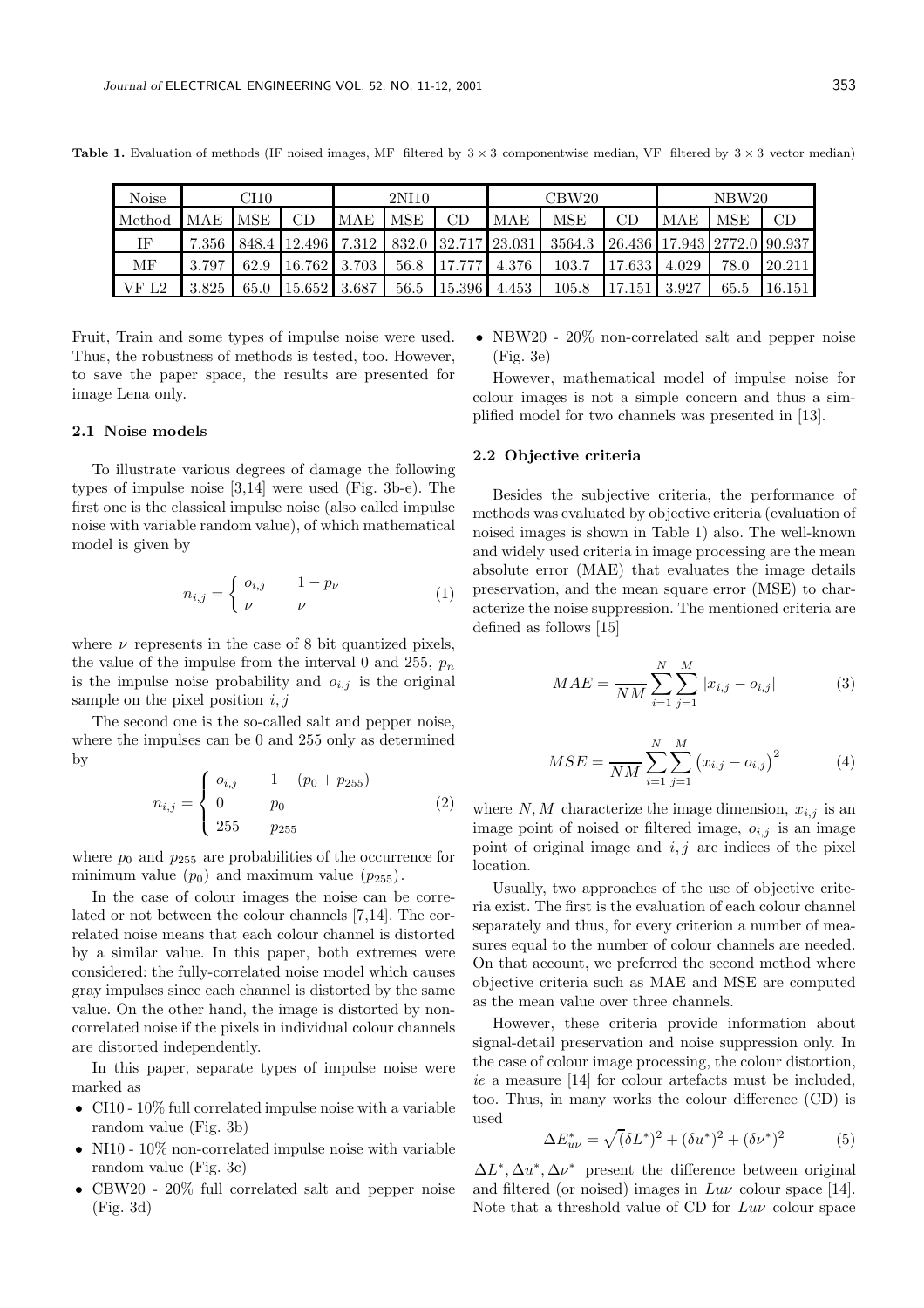*ie* a minimal value that human eyes are able to differentiate was establish around 2.9. This value is called just noticeable difference (JND).

To evaluate the performance of impulse detectors (Table 2), two criteria for succesful impulse detection and missclassified impulses were introduced [15,16]. The first one is SCL that gives the measure about success classification. Mathematically, SCL is defined as

$$
SCL = \frac{\eta - \varepsilon_c}{\eta} 100\tag{6}
$$

whereas the second one  $MCL$  is a mirror of missclassification given by

$$
MCL = \frac{\varepsilon_m}{MN - \eta} 100.
$$
 (7)

In equations (6) and (7)  $\varepsilon_m$  presents a number of noise free samples marked as impulses,  $\varepsilon_c$  is the number of non-classified impulses,  $\eta$  presents the total number of impulses and  $N, M$  characterize image dimension. Note that in the case of colour images, a sample, *ie* a vector is considered as an impulse or noised vector if at least one of colour channels is corrupted.

#### **2.3 Used detector window**

The principle of many filtering algorithms is based on sequential processing with utilizing of the local image information given by an operation window as shown in Fig. 1. Exactly, windowing plays an important role in the choice of processed sample neighbourhoods since the local information about image details and edges is the basis for well estimating the original sample. The most frequently used operation windows are shown in Fig. 2. The use of a concrete window depends on edge positions in the image. Next, in many cases the interaction between the window shape and the used algorithm cannot be described analytically, however, under a number of experiments.



**Fig. 1.** Principle of image windowing



**Fig. 2.** Most frequently used filter window a)  $3 \times 3$ , b)  $5 \times 5$ , b)  $+3$ , b)  $+5$ , b)  $\times3$ , b)  $\times5$ 

### **3 IMPULSE DETECTORS**

In our previous works [6,15,16] the used detectors were described in detail, therefore in this section we restrict the detector description on the definition and basic properties only. A general detector rule can be expressed as

IF 
$$
Val \geq Tol
$$
 THEN 1  
ELSE 0 (8)

where  $Val$  is characterized by detector operation and  $Tol$ is a decision threshold. In the case of impulse detection, *ie* the condition is valid, the detector output is equal to 1, otherwise 0. As shown below, this simple decision of data classifying is the basis for excellent filtering results (Table 5 and Table 6). Note that detector rule (8) is applied to each colour channel independently, however, at least in one colour channel the detector output is equal to 1, the sample *ie* vector is considered as an impulse.

#### **3.1 E detector**

The name of E detector [10,15] follows since it is based on the mean value  $\mu$  of the input set. The decision rule of E detector is given by

IF 
$$
D \geq M
$$
 THEN 1  
ELSE 0 (9)

where

$$
D = |x^* - \mu| \tag{10}
$$

$$
M = \max_{i=1}^{N} (|x_i - \mu|). \tag{11}
$$

and  $N$  is the window size,  $x^*$  is the central sample, for represents a simplified notation of samples from the input set W .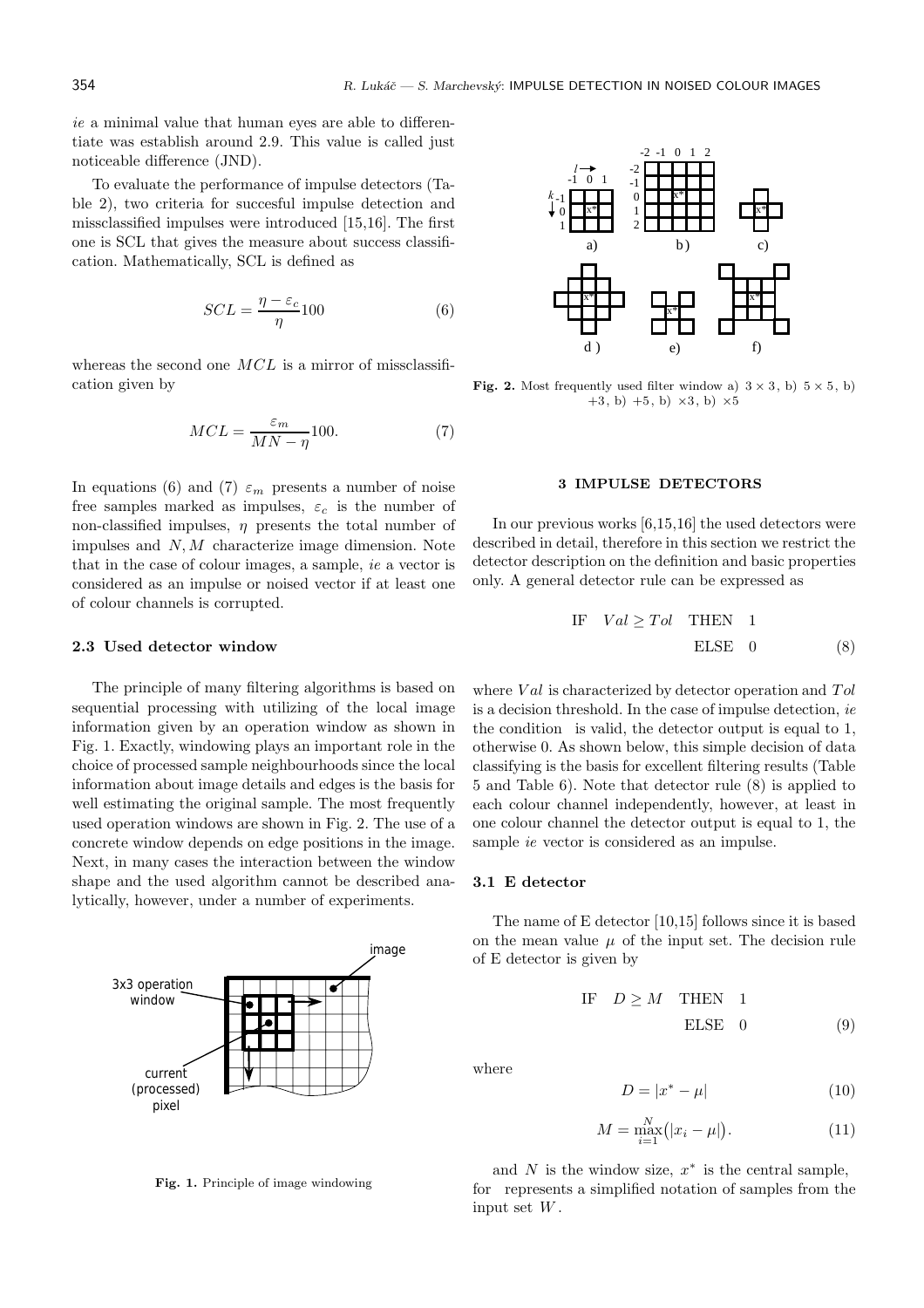| Noise            |                | CI10       |                       | N <sub>10</sub> |        | CBW20  |                       | NBW20     |        |  |
|------------------|----------------|------------|-----------------------|-----------------|--------|--------|-----------------------|-----------|--------|--|
| Method           | W              | MCL        | $SCL$                 | $MCL$           | $SCL$  | $MCL$  | SCL                   | MCL       | SCL    |  |
|                  | $3\times3$     | 5.751      | 77.495                | 5.789           | 88.297 | 5.789  | 88.297                | 3.493     | 95.829 |  |
|                  | $5\times 5$    | 0.519      | 51.670                | 0.521           | 66.876 | 0.521  | 66.876                | 0.128     | 90.101 |  |
| $\boldsymbol{E}$ | $+3$           | 16.696     | 87.432                | 16.601          | 93.960 | 16.601 | 93.960                | 13.331    | 95.398 |  |
|                  | $+5$           | 2.415      | 69.019                | 2.424           | 83.093 | 2.424  | 83.093                | 1.228     | 93.952 |  |
|                  | $\times$ 3     | 16.264     | 86.618                | 16.435          | 92.435 | 16.435 | 92.435                | 13.057    | 94.425 |  |
|                  | $\times\,5$    | 1.845      | 68.559                | 1.815           | 81.254 | 1.815  | 81.254                | 0.925     | 94.008 |  |
|                  | $3\times3$     | 0.259      | 76.430                | 0.277           | 86.834 | 0.277  | 86.834                | 0.157     | 95.329 |  |
|                  | $5\times5$     | 0.156      | 51.169                | 0.173           | 66.270 | 0.173  | 66.270                | 0.041     | 89.851 |  |
| $E_p$            | $+3$           | 0.339      | 85.449                | 0.367           | 91.912 | 0.367  | 91.912                | 0.720     | 95.204 |  |
|                  | $+5$           | 0.266      | 68.017                | 0.292           | 81.818 | 0.292  | 81.818                | 0.121     | 93.549 |  |
|                  | $\times 3$     | 0.916      | 84.405                | 0.888           | 90.763 | 0.888  | 90.763                | 1.112     | 94.091 |  |
|                  | $\times 5$     | 0.240      | 67.578                | 0.257           | 80.146 | 0.257  | 80.146                | 0.132     | 93.619 |  |
|                  | $3\times3$     | 20.821     | 95.157                | 20.836          | 98.579 | 20.836 | 98.579                | 12.586    | 99.930 |  |
|                  | $5\times5$     | 8.249      | 96.367                | $8.654\,$       | 98.537 | 8.654  | $98.537\,$            | 2.653     | 100.00 |  |
| SDV              | $\rm +3$       | 30.670     | 93.570                | 30.734          | 98.182 | 30.734 | 98.182                | 24.082    | 98.888 |  |
|                  | $+5$           | 14.497     | 95.303                | 14.685          | 98.516 | 14.685 | 98.516                | 7.137     | 99.972 |  |
|                  | $\times 3$     | 31.130     | $\boldsymbol{93.695}$ | 31.483          | 97.764 | 31.483 | 97.764                | 24.866    | 98.902 |  |
|                  | $\times 5$     | 12.777     | 95.303                | 12.987          | 98.621 | 12.987 | 98.621                | $6.415\,$ | 99.972 |  |
|                  | $3\times3$     | 0.730      | 92.317                | 0.827           | 96.677 | 0.827  | 96.677                | 0.855     | 99.917 |  |
|                  | $5\!\times\!5$ | 1.858      | 94.280                | 1.990           | 97.011 | 1.990  | $97.011\,$            | 1.162     | 100.00 |  |
| $E_f$            | $+3$           | 0.529      | 86.388                | 0.618           | 93.250 | 0.618  | 93.250                | 1.176     | 98.860 |  |
|                  | $+5$           | 1.080      | 93.090                | 1.275           | 97.011 | 1.275  | 97.011                | 1.087     | 99.972 |  |
|                  | $\times 3$     | 1.156      | 86.806                | 1.354           | 92.915 | 1.354  | 92.915                | 1.928     | 98.818 |  |
|                  | $\times 5$     | 1.152      | 92.672                | 1.307           | 96.761 | 1.307  | 96.761                | 1.035     | 99.958 |  |
|                  | $3\times3$     | $30.480\,$ | 97.662                | $31.123\,$      | 99.415 | 31.123 | 99.415                | 19.060    | 100.00 |  |
|                  | $5\!\times\!5$ | 19.503     | 98.685                | 20.097          | 99.498 | 20.097 | 99.498                | 7.964     | 100.00 |  |
| LCP              | $\rm +3$       | 38.431     | 94.843                | 38.686          | 98.809 | 38.686 | 98.809                | 30.119    | 99.500 |  |
|                  | $+5$           | 25.072     | 98.225                | 25.722          | 99.436 | 25.722 | 99.436                | 13.331    | 100.00 |  |
|                  | $\times 3$     | 39.403     | 94.948                | 39.936          | 98.558 | 39.936 | $98.558\,$            | 31.183    | 99.611 |  |
|                  | $\times 5$     | 23.338     | $98.017\,$            | 24.104          | 99.478 | 24.104 | 99.478                | 12.531    | 100.00 |  |
|                  | $3\times3$     | 21.155     | 94.864                | 21.272          | 98.474 | 21.272 | 98.474                | 12.693    | 99.750 |  |
|                  | $5\!\times\!5$ | 8.156      | 96.180                | 8.559           | 98.391 | 8.559  | $\boldsymbol{98.391}$ | 2.463     | 99.917 |  |
| $\boldsymbol{H}$ | $+3$           | 31.351     | 93.403                | 31.274          | 98.119 | 31.274 | 98.119                | 24.561    | 98.721 |  |
|                  | $+5$           | 14.832     | 95.031                | 14.912          | 98.328 | 14.912 | $98.328\,$            | 7.064     | 99.833 |  |
|                  | $\times 3$     | $31.500\,$ | 93.257                | 31.838          | 97.450 | 31.838 | 97.450                | 25.073    | 98.526 |  |
|                  | $\times 5$     | 12.946     | 94.969                | 13.024          | 98.433 | 13.024 | 98.433                | 6.403     | 99.805 |  |
|                  | $3\times3$     | 1.823      | 97.077                | 1.866           | 97.743 | 1.866  | 97.743                | 5.187     | 100.00 |  |
|                  | $5\!\times\!5$ | 2.994      | 96.848                | 3.070           | 97.555 | 3.070  | 97.555                | 3.676     | 100.00 |  |
| OSD              | $+3$           | 3.234      | 96.576                | 3.821           | 97.889 | 3.821  | 97.889                | 9.587     | 99.986 |  |
|                  | $+5$           | 2.059      | 97.015                | 2.169           | 97.576 | 2.169  | 97.576                | 3.500     | 100.00 |  |
|                  | $\times 3$     | 4.989      | 97.056                | $5.595\,$       | 97.638 | 5.595  | 97.638                | 11.469    | 99.972 |  |
|                  | $\times 5$     | 2.335      | 97.161                | 2.437           | 97.722 | 2.437  | 97.722                | $3.721\,$ | 100.00 |  |
|                  | $3\times3$     | 0.987      | 96.013                | 0.944           | 97.241 | 0.944  | $\mathbf{97.241}$     | 3.202     | 100.00 |  |
|                  | $5\!\times\!5$ | 2.491      | 96.472                | 2.510           | 97.409 | 2.510  | 97.409                | 3.106     | 100.00 |  |
| COSD             | $+3$           | 1.512      | 93.779                | 1.689           | 96.385 | 1.689  | 96.385                | 7.262     | 99.930 |  |
|                  | $+5$           | 1.378      | 96.388                | 1.495           | 97.304 | 1.495  | 97.304                | 2.384     | 100.00 |  |
|                  | $\times 3$     | 2.230      | 93.612                | 2.456           | 95.883 | 2.456  | 95.883                | 8.163     | 99.917 |  |
|                  | $\times 5$     | 1.618      | 96.367                | 1.616           | 97.262 | 1.616  | 97.262                | 2.555     | 100.00 |  |
|                  | $3\times3$     | 0.488      | 96.493                | 0.525           | 97.994 | 0.525  | 97.994                | 0.843     | 99.986 |  |
| LUMsm            | $5\!\times\!5$ | 0.724      | 95.825                | 0.817           | 97.576 | 0.817  | 97.576                | 0.786     | 100.00 |  |
|                  | $+5$           | $0.773\,$  | 96.806                | 0.842           | 98.307 | 0.842  | 98.307                | 0.759     | 99.972 |  |

 $\times5$  0.767 96.472 0.868 98.182 0.868 98.182 0.759 99.986

**Table 2.** Performance of impulse detection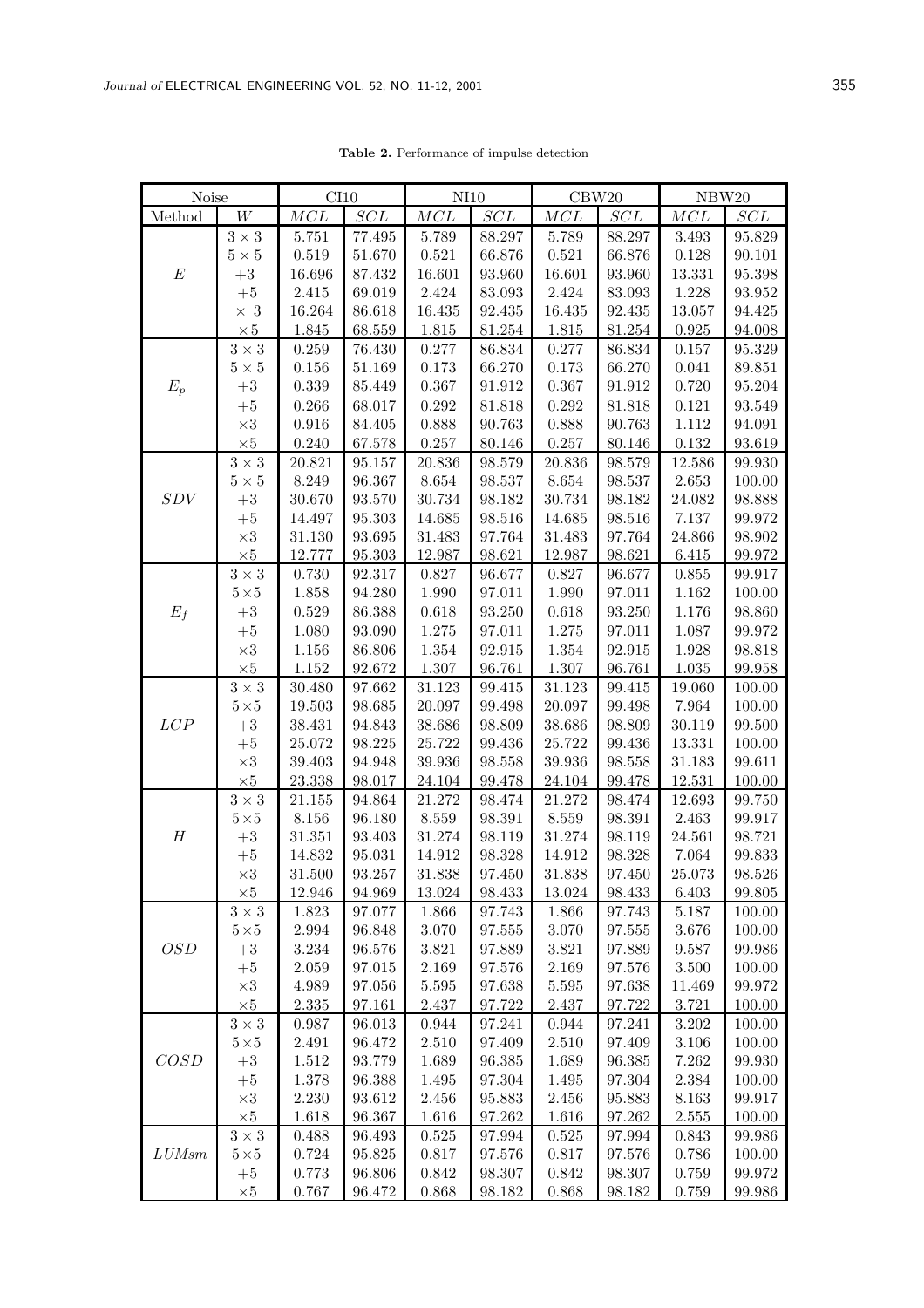#### **E**<sup>p</sup> **detector**

By modifying the E detector rule (9), the  $E_p$  impulse detector (called a threshold or biased E detector, too) was obtained [10]:

IF 
$$
D \geq M
$$
 AND  $D \geq bias$  THEN 1  
ELSE 0 (12)

where *bias* is an introduced threshold to create the second condition. In the case of gray scale images the optimal value was found  $bias = 30$ .

### **3.3 SDV detector**

To improve the detection property of E detector and  $E_p$  detector the SDV detector based on standard deviation  $\sigma$  was developed [15]:

$$
\sigma = \sqrt{\frac{N}{N} \sum_{i=1}^{N} (x_i - \mu)^2}
$$
 (13)

and the detector rule of SDV detector is given by

IF 
$$
D \ge \sigma
$$
 THEN 1  
ELSE 0 (14)

Thus, if the absolute differences  $D(10)$  is greater than the standard deviation  $\sigma$  (13), the central sample is probably distorted because it is more different from other input samples.

### **3.4 E**<sup>r</sup> **detector (fuzzy E detector)**

Detector rule of  $E_f$  impulse detector [16] is similar to  $E_p$  detector (12), however, in the case of  $E_f$  detector bias is not fixed but adaptively changed according to local image complexity:

$$
bias = \mu_{low} b_{low} + \mu_{high} b_{high} \tag{15}
$$

where

$$
\mu_{low} = \min\left(1, \max\left(0, \frac{\sigma_{high} - \sigma}{\sigma_{high} - \sigma_{low}}\right)\right) \tag{16}
$$

$$
\mu_{high} = 1 - \mu_{low}.\tag{17}
$$

In equations (15-17),  $b_{low}, b_{high}, \sigma_{low}, \sigma_{high}$  are parameters of a fuzzy system. In [1] the sub-optimal values of these fuzzy parameters for gray scale images were provided as follows  $\sigma_{low} = 8$ ,  $\sigma_{high} = 16$ ,  $b_{low} = 20$ ,  $b_{high} = 40$ . Thus, the bias is changed according to the dependence of the standard deviation  $\sigma$  (13) on local image complexity.

### **3.5 Order-statistic detector**

The principle of order-statistic detectors requires ordering of the input set W The detector rule of the orderstatistic detector is given by [16]:

IF 
$$
|\mu_{mid} - x^*| \geq Tol
$$
 THEN 1  
ELSE 0 (18)

where  $Tol$  is the threshold (optimal value is equal 40) and  $\mu_{mid}$  is the mean of n mid-positioned ordered samples. However, two types of order statistic detectors exist:

### • **OSD detector**

The first is the detector, called OSD [6,12], where the ordered set is created without the central sample  $x^*$ 

#### • **COSD detector**

On the other hand, COSD detector [6] utilizes an ordered set that include the central sample  $x^*$  too.

The set of control parameter  $n$  of order-statistic detectors is determined by Table 3.

**Table 3.** Parameters of order-statistic detectors

|              |                | window $n(OSD)$ $n(COSD)$ |
|--------------|----------------|---------------------------|
| $3 \times 3$ | $\mathcal{D}$  | 5                         |
| $5 \times 5$ | 12             | 13                        |
| $+3$         | $\overline{2}$ | 3                         |
| $+5$         | 6              |                           |
| $\times 3$   | $\overline{2}$ | 3                         |
| $\times 5$   | 6              |                           |

#### **3.6 LCP detector**

The idea of LCP detector [2,4] is based on the following rule:

IF 
$$
P^* \ge P_C
$$
 THEN 1  
ELSE 0 (19)

where  $P_C$  is a critical value defined as  $P_C = 1/N$  and  $P^*$  is for  $i = (N + 1)/2$  the local contrast probability (LCP) of processed pixel given by

$$
P_i = \frac{|x_i - D|}{\sum_{i=1}^{N} |x_i - D|}.
$$
\n(20)

Thus, if the local contrast probability  $P^*$  of the central sample is greater than or equal to  $P<sub>C</sub>$ , then central pixel is considered as a noise and the output value is equal to 1.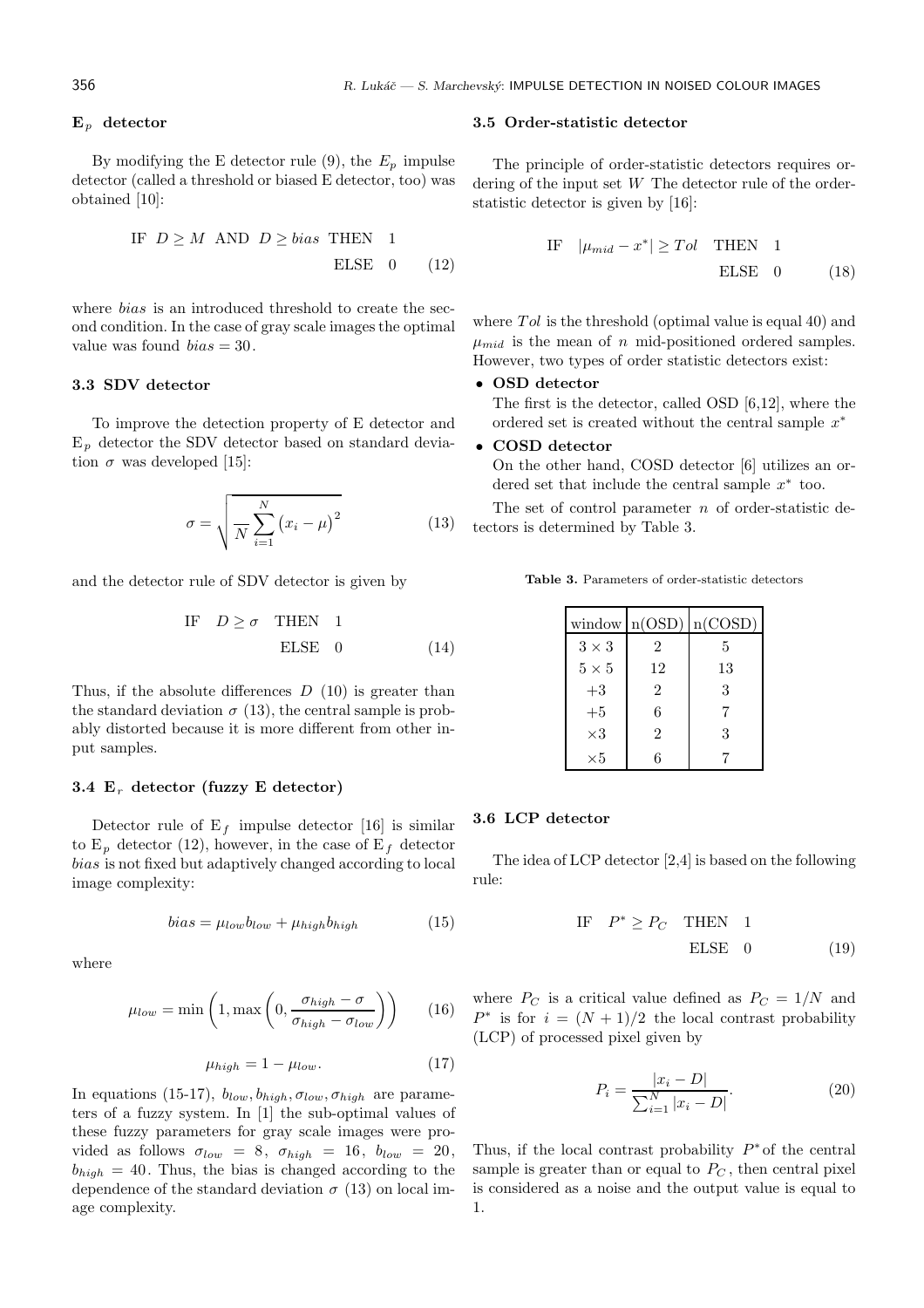### **3.7 H detector**

Unlike LCP detector, H detector based on the entropy [4] utilizes the adaptive critical threshold value defined by the following equation: vskip 1mm

$$
\eta = \frac{-P^* \log P^*}{H} = \frac{-P^* \log P^*}{-\sum_{i=1}^N P_i \log P_i}.
$$
 (21)

The local contrast entropy H is computed in every location of detector window by

$$
H = -\sum_{i=1}^{N} P_{i}ogP_{i}
$$
 (22)

where  $P_i$  is the local contrast probability (20) associated with input sample  $x + i$ . The control rule of H detector is determined by the following formula:

IF 
$$
P^* \ge \eta
$$
 THEN 1  
ELSE 0 (23)

#### **3.8 LUMsm detector**

The name of LUMsm [5] detector derives from LUM smoothers  $[5,7]$ , since the outputs for all smoothing levels of the LUM smoother are used as a base for detector decision:

IF 
$$
Val \geq Tol
$$
 THEN 1  
ELSE 0 (24)

where

$$
Val = \sum_{\lambda}^{\lambda+2} |x^* - y_{\lambda}| \tag{25}
$$

is the reduced sum of absolute differences between the central sample  $x^*$  and the outputs of LUM  $y_k$  smoothers for each possible value of tuning parameter  $k$ . The output of LUM smoother is given by

$$
y_k = med\{x_{(k)}, x^*, x_{(N-k+1)}\}\tag{26}
$$

where  $x_{(k)}$  and  $x_{(N-k+1)}$  are lower and upper order statistics of the ordered set and med is a median operator. In  $(19)$  *Tol* presents a threshold (optimal value 60 or 90 [5] for various degree of damage).

**Table 4.** The set of parameter  $\lambda$ 

| $window$ $110$ |   | BW20 |
|----------------|---|------|
| $3 \times 3$   | 2 | 3    |
| $5\times 5$    | 5 |      |
| $+5$           | 3 | 4    |
| $\times 5$     | २ |      |

The set of control parameter  $\lambda$  of LUMsm detector is most appropriate according to Table 4. In this table, the setting of control parameter  $\lambda$  depends on the operation window size  $N$  and the degree of damage. From the principle of LUMsm detector it is evident that operation windows with size  $N \leq 5$  (N is odd) are not suitable since LUMsm detector requires three outputs of standard LUM smoother. In the case of  $N = 5$ , *ie* +3 and  $\times 3$  windows the whole potential of outputs includes an identity filter and a median filter could be used, however, in the case of high noise corruption there is needful to exercise filtering with a larger smoothing level.

### **4 USED FILTERS**

After detecting noise corruption, *ie* positive impulse detection (it means that the detector output is equal to 1), the processed sample is delivered to additional processing. Thus, the pulse-wise distortion is reduced by replacing the processed sample, *ie* the central sample of the input set by the most appropriate estimate according to the filter algorithm.

On the other hand, in the case of noise free samples the central sample is passed on the filter output without the change, *ie* the system works as an identity filter. For colour images, the filter output is identical to the central vector of the input vector set.

To show the difference between componentwise and vector medians, noised images were processed by both filters (Table 1). Next, the improvements achieved by placing an impulse detector in front of the mentioned filters are provided in Table 5 and Table 6. Now, both standard median and vector median are described in brief.

### **4.1 Median filter**

The first is the well-known median [18] filter that is a basic nonlinear filter used in smoothing applications. The median filter is widely used because of its robustness and performance.

The output of median filter with input set of  $N$  samples is determined by

$$
y = med\{x_1, x_2, \dots, x_N\} \tag{26}
$$

Thus, the algorithm of median filtering requires ordering of input samples and consecutive choice of the central sample from the ordered sequence. In the case of colour image filtering, the median filter is applied to each colour channel separately and thus it produces artefacts in the form of colour distortion. On that account the vector median was developed that utilizes the correlation between colour channels.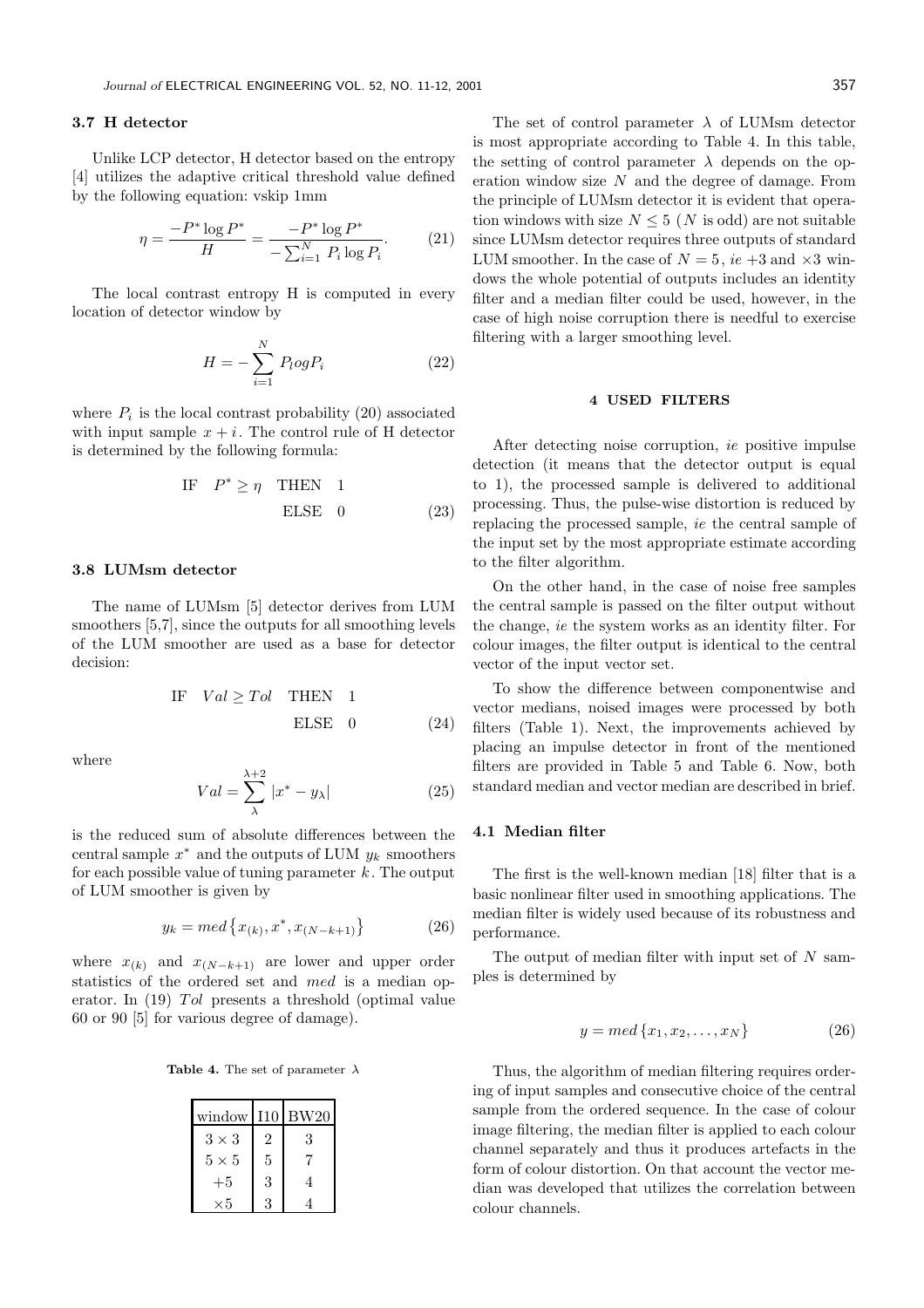| Noise            |                    | CI10           |              |                    | NI10           |              |                      | CBW20          |               |                | NBW20              |              |                      |
|------------------|--------------------|----------------|--------------|--------------------|----------------|--------------|----------------------|----------------|---------------|----------------|--------------------|--------------|----------------------|
| Method           | $\ensuremath{W}$   | MAE            | MSE          | CD                 | MAE            | MSE          | CD                   | $MAE$          | $MSE$         | CD             | MAE                | MSE          | $\cal CD$            |
|                  | $3\times3$         | 2.008          | 138.2        | 5.554              | 1.370          | 67.2         | 6.235                | 3.265          | 260.5         | 8.273          | 1.486              | 79.1         | 7.487                |
|                  | $5\!\times\!5$     | 3.185          | 281.4        | 7.400              | 2.294          | 180.0        | 10.649               | 3.823          | 306.3         | 9.860          | 1.924              | 133.8        | $10.311\,$           |
| $E\,$            | $+3$               | 1.840          | 86.4         | 5.931              | 1.457          | 45.5         | 6.420                | 3.757          | 343.0         | 8.811          | 2.010              | 123.3        | $9.610\,$            |
|                  | $+5$               | 2.336          | 184.8        | 5.918              | 1.509          | 91.4         | 6.950                | 3.484          | 278.8         | 8.855          | 1.585              | 94.6         | $8.219\,$            |
|                  | $\times 3$         | 2.015          | $97.5\,$     | 6.690              | 1.622          | $52.9\,$     | 7.134                | 3.888          | 353.1         | 9.320          | 2.237              | 146.7        | $10.996\,$           |
|                  | $\times 5$         | 2.273          | 178.6        | 5.875              | 1.544          | 97.2         | 7.133                | 3.467          | $278.5\,$     | 8.866          | 1.562              | 94.2         | 8.106                |
|                  | $3\times3$         | 1.812          | 136.9        | 4.735              | 1.196          | 67.8         | $5.538\,$            | 3.190          | 259.8         | 7.925          | 1.412              | 82.9         | 7.170                |
|                  | $5\!\times\!5$     | 3.181          | 282.1        | 7.378              | 2.296          | 181.1        | 10.685               | 3.822          | $306.3\,$     | 9.854          | 1.944              | 136.0        | $10.377\,$           |
| $E_p$            | $+3$               | 1.310          | $82.5\,$     | 3.762              | 0.937          | 41.9         | 4.292                | 3.442          | 339.8         | 7.456          | 1.629              | 120.9        | 7.965                |
|                  | $+5$               | 2.272          | 185.7        | 5.649              | 1.454          | 93.4         | 6.797                | 3.463          | 278.6         | 8.765          | 1.582              | 98.2         | 8.213                |
|                  | $\times 3$         | $1.517\,$      | 94.1         | 4.340              | 1.114          | 49.5         | 4.765                | 3.579          | 349.9         | 7.774          | 1.875              | 145.6        | 9.236                |
|                  | $\times 5$         | 2.238          | 179.9        | 5.696              | 1.517          | 99.0         | 7.044                | 3.454          | 278.4         | 8.805          | 1.571              | 97.9         | 8.144                |
|                  | $3\times3$         | $1.930\,$      | $49.1\,$     | 7.241              | 1.775          | 37.1         | $7.275\,$            | 1.860          | 69.9          | 6.183          | 1.627              | 43.3         | 7.088                |
|                  | $5\!\times\!5$     | 1.464          | 39.0         | 5.347              | 1.433          | 33.7         | 5.689                | 1.387          | 47.8          | 4.658          | 1.225              | 34.4         | $5.396\,$            |
| SDV              | $+3$               | 2.164          | 64.8         | 7.977              | 1.922          | 38.8         | 8.147                | 3.066          | 220.9         | 8.509          | 2.012              | 64.5         | $\boldsymbol{9.151}$ |
|                  | $+5$               | 1.706          | 44.3         | 6.212              | 1.606          | 35.4         | 6.308                | 1.584          | $54.9\,$      | 5.268          | 1.427              | 37.8         | 6.188                |
|                  | $\times 3$         | 2.330          | 67.0         | 8.931              | 2.100          | 43.7         | 9.121                | 3.176          | 218.1         | 9.032          | 2.196              | 68.8         | 10.092               |
|                  | $\times 5$         | 1.617          | 42.7         | 5.945              | 1.522          | 34.1         | 6.048                | 1.574          | 55.7          | 5.212          | 1.380              | 36.9         | $6.002\,$            |
|                  | $3\times3$         | 1.019          | 37.7         | $3.537\,$          | 0.855          | $24.5\,$     | 3.442                | 1.521          | 65.0          | 4.711          | 1.113              | $35.6\,$     | 4.874                |
|                  | $5\times5$         | 1.104          | 34.6         | 3.957              | 1.010          | 27.2         | 4.033                | $1.354\,$      | 47.3          | 4.522          | 1.120              | $32.5\,$     | 4.957                |
| $E_f$            | $+3$               | 1.174          | 57.7         | 3.866              | 0.867          | $29.0\,$     | $3.754\,$            | 2.426          | 212.3         | 5.754          | 1.198              | $53.1\,$     | 5.607                |
|                  | $+5$               | 1.046          | 36.0         | 3.611              | 0.924          | $25.8\,$     | 3.629                | 1.414          | 52.3          | 4.596          | 1.129              | $33.2\,$     | 4.937                |
|                  | $\times 3$         | $1.295\,$      | $59.5\,$     | 4.257              | 1.035          | 34.8         | 4.350                | 2.517          | 209.6         | 5.997          | 1.346              | 57.4         | 6.161                |
|                  | $\times 5$         | $1.053\,$      | $35.8\,$     | 3.677              | 0.930          | 26.0         | 3.660                | 1.420          | $53.1\,$      | 4.592          | 1.108              | $32.5\,$     | $4.859\,$            |
|                  | $3\times3$         | $2.320\,$      | $51.2\,$     | 9.147              | 2.254          | 43.1         | 9.580                | 2.122          | $73.1\,$      | 7.303          | $\phantom{-}2.064$ | $52.9\,$     | 8.957                |
|                  | $5\!\times\!5$     | 2.023          | 45.4         | 8.014              | 1.997          | 41.0         | 8.517                | 1.718          | $57.3\,$      | 5.922          | 1.678              | 44.3         | $7.336\,$            |
| LCP              | $\rm +3$           | 2.463          | 65.7<br>47.4 | 9.456              | 2.245          | 42.1<br>42.3 | 9.694<br>9.043       | 3.224<br>1.888 | 218.5<br>61.5 | 9.227<br>6.472 | 2.266              | 62.0         | $10.250\,$<br>8.128  |
|                  | $+5$<br>$\times 3$ | 2.159<br>2.625 | 68.1         | 8.440<br>10.416    | 2.145<br>2.406 | 45.9         | 10.686               | 3.334          | 215.2         | 9.845          | 1.887<br>2.435     | 47.7<br>64.1 | 11.112               |
|                  | $\times 5$         | 2.084          | 46.2         | 8.271              | 2.063          | 41.3         | 8.744                | 1.879          | 62.9          | 6.499          | 1.829              | 46.9         | $8.002\,$            |
|                  | $3\times3$         | 1.889          | 48.2         | $7.095\,$          | 1.739          | 36.1         | $7.135\,$            | 1.984          | 80.9          | 6.526          | 1.581              | 42.2         | 6.979                |
|                  | $5\times5$         | 1.432          | 38.4         | $5.212\,$          | 1.391          | 32.6         | 5.508                | 1.412          | $50.0\,$      | 4.681          | 1.188              | $33.0\,$     | 5.269                |
| $\boldsymbol{H}$ | $+3$               | 2.141          | 64.0         | 7.910              | 1.892          | 38.0         | 8.060                | 3.080          | 224.1         | 8.502          | 2.001              | 66.0         | 9.162                |
|                  | $+5$               | 1.672          | 43.3         | 6.118              | 1.574          | 34.7         | 6.204                | 1.672          | 62.5          | 5.416          | 1.387              | 36.9         | 6.065                |
|                  | $\times 3$         | $2.303\,$      | $67.4\,$     | $8.833\,$          | $2.072\,$      | $43.5\,$     | $\boldsymbol{9.022}$ | $3.215\,$      | $225.5\,$     | $9.064\,$      | $2.207\,$          | $75.4\,$     | 10.250               |
|                  | $\times 5$         | 1.585          | 42.1         | 5.824              | 1.476          | 33.0         | 5.868                | 1.646          | 61.2          | 5.390          | 1.354              | 36.5         | 5.918                |
|                  | $3\times3$         | 1.101          | 34.7         | 3.697              | 1.009          | $28.3\,$     | $3.944\,$            | 1.967          | 77.0          | 6.106          | 1.531              | 50.7         | 6.884                |
|                  | $5\times5$         | 1.205          | $35.9\,$     | 4.137              | 1.125          | 29.8         | 4.372                | 1.802          | 65.9          | 5.807          | 1.483              | 45.5         | 6.390                |
| OSD              | $+3$               | 1.073          | $32.6\,$     | 3.772              | 0.987          | $25.6\,$     | 4.107                | 1.982          | $79.3\,$      | 6.369          | 1.553              | 47.1         | 7.228                |
|                  | $+5$               | 1.124          | 34.6         | 3.771              | 1.050          | 28.9         | 4.057                | 1.850          | $73.6\,$      | 5.733          | 1.486              | 49.2         | 6.507                |
|                  | $\times 3$         | 1.323          | 38.7         | 4.607              | 1.261          | 33.2         | 5.014                | $2.192\,$      | 84.1          | 7.083          | 1.773              | $53.5\,$     | $8.123\,$            |
|                  | $\times 5$         | 1.143          | $35.1\,$     | 3.875              | 1.064          | $29.0\,$     | 4.135                | 1.861          | 74.0          | $5.836\,$      | 1.494              | 49.4         | 6.528                |
|                  | $3\times3$         | 0.952          | $30.5\,$     | $3.297\,$          | 0.848          | $23.5\,$     | 3.404                | 1.768          | 71.4          | $5.516\,$      | 1.337              | $45.2\,$     | 6.111                |
|                  | $5\!\times\!5$     | 1.152          | 34.8         | 3.972              | 1.064          | $28.4\,$     | 4.116                | 1.724          | $62.3\,$      | 5.551          | 1.414              | 43.5         | 6.057                |
| COSD             | $+3$               | $0.927\,$      | $30.0\,$     | $3.355\,$          | 0.799          | 20.7         | 3.466                | 1.835          | 79.3          | 5.859          | 1.328              | 39.8         | $6.345\,$            |
|                  | $+5$               | 1.014          | $31.6\,$     | 3.458              | 0.942          | $25.7\,$     | 3.637                | 1.721          | 69.8          | 5.340          | 1.353              | 45.4         | 5.909                |
|                  | $\times 3$         | 1.086          | $35.8\,$     | 3.842              | 0.986          | 27.6         | 4.066                | 1.966          | $83.3\,$      | 6.213          | 1.471              | 45.3         | 6.840                |
|                  | $\times 5$         | $1.037\,$      | $32.2\,$     | 3.546              | 0.956          | $26.2\,$     | 3.747                | 1.734          | 70.6          | 5.414          | $1.355\,$          | $45.5\,$     | $5.965\,$            |
|                  | $3\times3$         | 0.808          | $26.4\,$     | $2.825\,$          | $0.738\,$      | 19.8         | 2.997                | 1.515          | 65.4          | 4.776          | 1.141              | 39.0         | $5.005\,$            |
| LUMsm            | $5\times5$         | 0.870          | 28.7         | $3.035\,$          | 0.811          | $22.5\,$     | 3.194                | 1.391          | 51.3          | 4.530          | 1.072              | 31.3         | 4.713                |
|                  | $+5$               | 0.868          | 27.3         | 2.959              | 0.804          | $21.4\,$     | $3.137\,$            | 1.438          | $57.1\,$      | 4.592          | 1.083              | $32.7\,$     | 4.774                |
|                  | $\times 5$         | 0.871          | $27.7\,$     | $\phantom{-}2.986$ | 0.814          | $21.8\,$     | 3.161                | 1.470          | 61.6          | 4.620          | 1.083              | $32.5\,$     | 4.745                |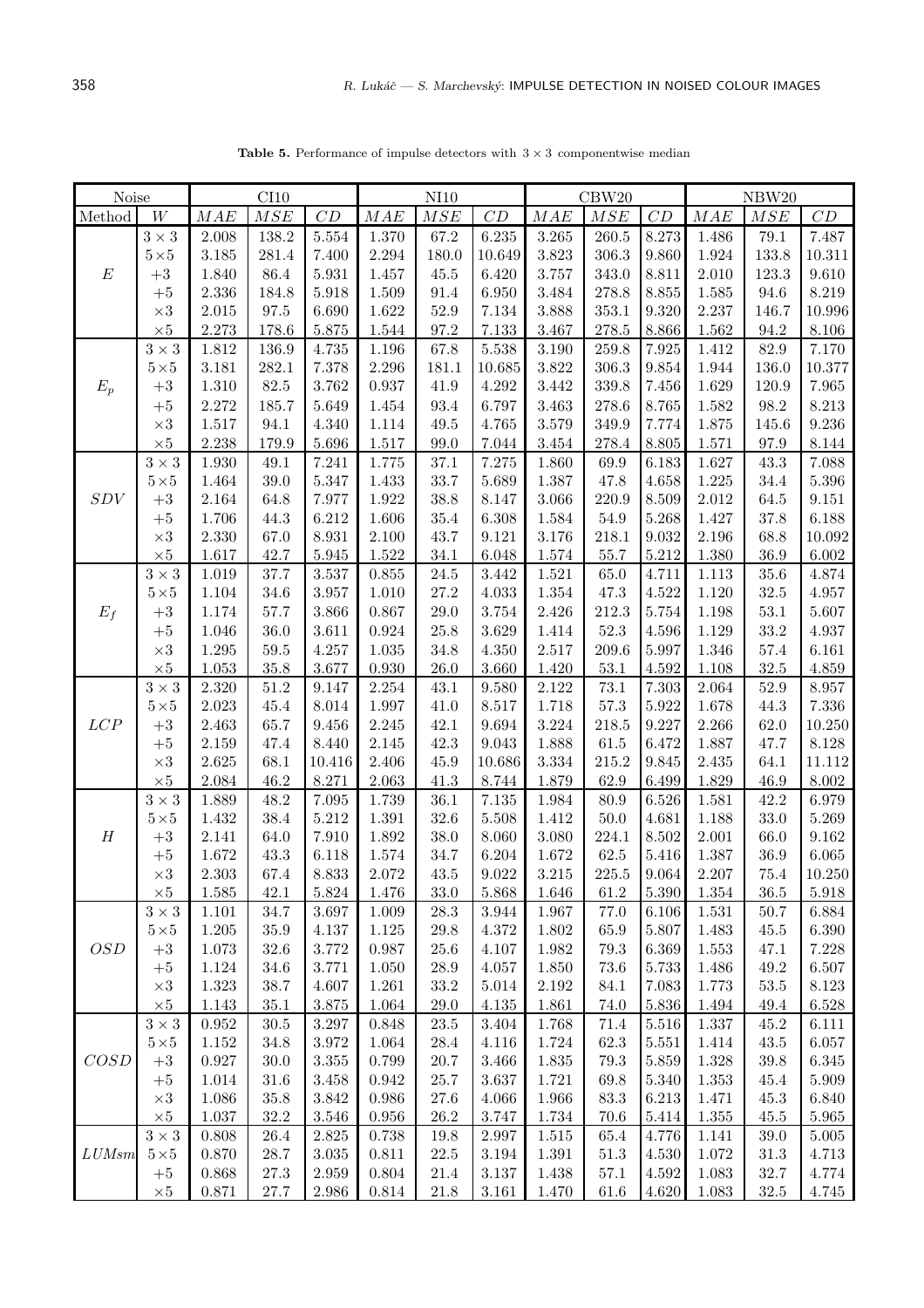**Table 6.** Performance of impulse detectors with  $3 \times 3$   $KL_2$  norm vector median

| Noise            |                            | CI10               |                  |                | NI10           |                      |                    | CBW20              |               |                | NBW20          |                      |                      |
|------------------|----------------------------|--------------------|------------------|----------------|----------------|----------------------|--------------------|--------------------|---------------|----------------|----------------|----------------------|----------------------|
| Method           | W                          | MAE                | MSE              | CD             | $MAE$          | MSE                  | CD                 | MAE                | MSE           | CD             | MAE            | MSE                  | ${\cal C}{\cal D}$   |
|                  | $3\times3$                 | 2.022              | 138.5            | 5.560          | 1.375          | 67.0                 | $5.903\,$          | 3.288              | 261.0         | 8.327          | 1.449          | 73.7                 | 6.540                |
|                  | $5\!\times\!5$             | 3.188              | 281.4            | 7.401          | 2.291          | 179.7                | 10.412             | 3.842              | 306.7         | 9.913          | 1.883          | 128.3                | $9.390\,$            |
| $\boldsymbol{E}$ | $\rm +3$                   | 1.867              | $87.0\,$         | 5.896          | 1.475          | 45.3                 | 6.036              | $3.791\,$          | 343.5         | 8.867          | 1.976          | 116.7                | 8.580                |
|                  | $+5$                       | 2.344              | 185.0            | $5.917\,$      | $1.510\,$      | $91.2\,$             | 6.649              | 3.504              | 279.3         | 8.909          | 1.547          | $89.4\,$             | $7.267\,$            |
|                  | $\times 3$                 | 2.038              | $98.2\,$         | 6.643          | 1.634          | 52.7                 | 6.751              | $3.919\,$          | $353.6\,$     | 9.354          | 2.202          | 141.0                | $\boldsymbol{9.952}$ |
|                  | $\times 5$                 | 2.279              | 178.7            | 5.876          | 1.543          | 97.0                 | 6.840              | $3.489\,$          | $279.0\,$     | 8.911          | 1.522          | 88.6                 | $7.173\,$            |
|                  | $3\times3$                 | 1.817              | 137.1            | 4.739          | 1.194          | 67.6                 | 5.212              | $3.210\,$          | 260.3         | 7.984          | 1.371          | 77.5                 | 6.238                |
|                  | $5\!\times\!5$             | $3.183\,$          | 282.1            | 7.382          | 2.294          | 180.9                | 10.450             | 3.841              | 306.7         | 9.909          | 1.902          | 130.6                | $9.455\,$            |
| $E_p$            | $\rm +3$                   | $1.315\,$          | 82.7             | 3.753          | 0.934          | 41.5                 | 3.953              | 3.462              | $340.2\,$     | 7.517          | 1.579          | 114.3                | 6.990                |
|                  | $+5\,$                     | 2.276              | 185.8            | 5.648          | 1.453          | 93.2                 | 6.506              | $3.482\,$          | 279.1         | 8.821          | 1.543          | $93.0\,$             | 7.266                |
|                  | $\times 3$                 | $1.525\,$          | 94.5             | 4.330          | 1.109          | 49.2                 | 4.431              | $3.599\,$          | 350.4         | 7.844          | 1.829          | 139.7                | 8.247                |
|                  | $\times 5$                 | $2.242\,$          | 180.0            | 5.700          | 1.514          | 98.8                 | 6.756              | $3.475\,$          | 278.9         | 8.851          | 1.529          | 92.3                 | 7.218                |
|                  | $3\times3$                 | 1.963              | $50.0\,$         | 7.120          | 1.798          | $36.9\,$             | 6.728              | $1.892\,$          | $70.5\,$      | 6.228          | 1.581          | 34.7                 | $5.818\,$            |
| SDV              | $5\!\times\!5$<br>$\rm +3$ | 1.480<br>$2.202\,$ | 39.8<br>65.6     | 5.260<br>7.850 | 1.441<br>1.946 | 33.7<br>$38.5\,$     | 5.114<br>$7.549\,$ | 1.413<br>$3.110\,$ | 48.4<br>221.7 | 4.728<br>8.546 | 1.188<br>1.970 | $28.6\,$<br>$56.1\,$ | $4.259\,$<br>7.770   |
|                  | $+5\,$                     | 1.730              | 45.2             | 6.100          | 1.621          | $35.3\,$             | 5.762              | $1.610\,$          | $55.5\,$      | $5.317\,$      | 1.383          | $31.5\,$             | $4.985\,$            |
|                  | $\times 3$                 | 2.365              | 68.0             | 8.709          | $2.123\,$      | 43.6                 | 8.414              | $3.216\,$          | 218.9         | 9.031          | $2.159\,$      | 61.6                 | $8.652\,$            |
|                  | $\times 5$                 | 1.637              | 43.3             | 5.846          | $1.535\,$      | 33.9                 | $5.503\,$          | 1.601              | $56.2\,$      | $5.262\,$      | 1.345          | 30.7                 | 4.843                |
|                  | $3\times3$                 | 1.024              | $38.2\,$         | 3.496          | 0.853          | 24.1                 | 2.997              | $1.545\,$          | 65.5          | 4.784          | 1.053          | 27.0                 | 3.680                |
|                  | $5\!\times\!5$             | 1.110              | $35.1\,$         | $3.910\,$      | 1.006          | $27.0\,$             | $3.545\,$          | $1.379\,$          | 47.9          | 4.596          | 1.083          | 26.8                 | $3.864\,$            |
| $E_f$            | $+3$                       | 1.176              | $57.9\,$         | 3.840          | 0.858          | $28.3\,$             | $3.326\,$          | 2.449              | 212.8         | 5.813          | 1.133          | 44.6                 | $4.395\,$            |
|                  | $+5\,$                     | 1.051              | 36.4             | $3.595\,$      | 0.923          | $25.6\,$             | 3.177              | 1.438              | $52.9\,$      | 4.666          | 1.082          | 27.0                 | $3.801\,$            |
|                  | $\times 3$                 | 1.301              | 60.1             | 4.203          | 1.031          | 34.4                 | 3.884              | 2.540              | 210.2         | 6.066          | 1.292          | 50.1                 | $4.875\,$            |
|                  | $\times 5$                 | 1.057              | 36.2             | 3.640          | 0.926          | $25.6\,$             | 3.190              | 1.444              | $53.6\,$      | 4.659          | 1.066          | 26.3                 | $3.758\,$            |
|                  | $3\times3$                 | 2.363              | 52.4             | 8.936          | 2.287          | 43.0                 | 8.834              | $2.158\,$          | 73.8          | 7.329          | 2.018          | 43.3                 | 7.450                |
|                  | $5\!\times\!5$             | 2.048              | 46.4             | 7.787          | 2.017          | 41.1                 | 7.748              | 1.745              | 58.0          | 5.992          | 1.646          | 38.3                 | 6.034                |
| LCP              | $\rm +3$                   | 2.507              | 66.7             | 9.254          | 2.273          | 41.7                 | 8.932              | 3.272              | 219.4         | 9.240          | 2.220          | 52.7                 | 8.649                |
|                  | $+5\,$                     | 2.195              | 48.6             | 8.210          | 2.173          | 42.4                 | 8.292              | 1.917              | 62.2          | 6.496          | 1.855          | 41.3                 | $6.722\,$            |
|                  | $\times 3$                 | 2.668              | 69.4             | 10.113         | 2.429          | 45.7                 | 9.776              | 3.378              | 216.2         | 9.802          | 2.395          | 56.1                 | $9.423\,$            |
|                  | $\times 5$                 | 2.117              | 47.3             | 8.063          | 2.088          | 41.3                 | 8.001              | 1.911              | 63.7          | 6.547          | 1.800          | 40.4                 | 6.633                |
|                  | $3\times3$                 | 1.922              | 49.1             | 6.997          | 1.760          | $35.8\,$             | 6.607              | $2.015\,$          | 81.4          | 6.563          | 1.536          | 33.7                 | 5.746                |
|                  | $5\!\times\!5$             | 1.447              | 39.0             | 5.143          | 1.399          | $32.5\,$             | 4.950              | 1.437              | $50.6$        | 4.750          | 1.148          | 27.2                 | $4.155\,$            |
| $\boldsymbol{H}$ | $\rm +3$                   | 2.180              | 64.8             | 7.797          | 1.919          | 37.7                 | 7.475              | $3.124\,$          | 224.9         | 8.544          | 1.961          | 57.6                 | $7.812\,$            |
|                  | $+5$                       | 1.695              | 44.1             | 6.012          | 1.589          | 34.6                 | 5.684              | 1.698              | 63.0          | 5.463          | 1.344          | 30.7                 | 4.875                |
|                  | $\times 3$                 | 2.339              | 68.4             | 8.632          | 2.095          | 43.4                 | $8.349\,$          | $3.255\,$          | 226.3         | 9.069          | 2.170          | 68.1                 | 8.853                |
|                  | $\times 5$                 | 1.604              | 42.5             | 5.739          | 1.490          | $32.8\,$             | $5.343\,$          | 1.673              | 61.8          | 5.444          | 1.318          | 30.4                 | 4.786                |
|                  | $3\times3$<br>$5 \times 5$ | 1.107<br>1.211     | 35.6<br>$36.8\,$ | 3.655<br>4.058 | 1.000<br>1.123 | $27.5\,$<br>$29.6\,$ | 3.311<br>3.799     | 1.985<br>$1.829\,$ | 77.6<br>66.8  | 6.142<br>5.864 | 1.433<br>1.430 | $38.2\,$<br>37.8     | 4.833<br>4.884       |
| <i>OSD</i>       | $+3$                       | 1.077              | $33.2\,$         | 3.700          | 0.970          | 24.6                 | 3.383              | $2.006\,$          | 80.1          | 6.384          | 1.444          | 34.9                 | $5.091\,$            |
|                  | $+5$                       | 1.132              | $35.5\,$         | 3.720          | 1.045          | $28.4\,$             | 3.463              | 1.870              | 74.3          | 5.778          | 1.403          | 37.7                 | 4.727                |
|                  | $\times 3$                 | 1.330              | $39.8\,$         | 4.492          | 1.243          | 32.4                 | 4.188              | 2.219              | 85.0          | 7.111          | 1.676          | 42.0                 | 5.867                |
|                  | $\times 5$                 | $1.150\,$          | 36.0             | 3.807          | 1.057          | $28.4\,$             | $3.523\,$          | 1.887              | 74.9          | 5.887          | 1.413          | $37.9\,$             | 4.782                |
|                  | $3\times3$                 | 0.958              | $31.2\,$         | 3.281          | 0.843          | 22.9                 | 2.904              | 1.787              | 72.0          | 5.570          | 1.244          | 33.1                 | 4.284                |
|                  | $5\!\times\!5$             | 1.155              | $35.5\,$         | 3.894          | 1.061          | 28.2                 | 3.583              | 1.749              | 63.1          | 5.599          | 1.362          | 36.0                 | 4.636                |
| COSD             | $\rm +3$                   | 0.930              | $30.3\,$         | $3.336\,$      | 0.790          | $20.1\,$             | 2.936              | 1.858              | 79.8          | 5.896          | 1.231          | $28.3\,$             | 4.511                |
|                  | $+5$                       | 1.020              | $32.2\,$         | $3.432\,$      | 0.942          | $25.5\,$             | 3.157              | 1.743              | 70.5          | $5.395\,$      | 1.277          | 34.4                 | $4.323\,$            |
|                  | $\times 3$                 | 1.094              | 36.7             | 3.785          | 0.976          | 27.0                 | 3.467              | 1.992              | 84.1          | 6.254          | 1.384          | 34.5                 | $4.946\,$            |
|                  | $\times 5$                 | 1.039              | $32.8\,$         | 3.509          | 0.951          | 25.7                 | $3.226\,$          | 1.759              | $71.3\,$      | 5.473          | 1.279          | 34.2                 | 4.373                |
|                  | $3\times3$                 | 0.813              | 26.7             | 2.816          | 0.735          | 19.4                 | 2.634              | 1.540              | 66.1          | 4.851          | 1.072          | 28.6                 | 3.700                |
| LUMsm            | $5\!\times\!5$             | 0.874              | 28.9             | 3.020          | 0.808          | $22.2\,$             | 2.803              | 1.417              | 52.0          | 4.602          | 1.029          | 25.4                 | $3.631\,$            |
|                  | $+5$                       | 0.874              | 27.7             | 2.941          | 0.801          | 21.0                 | 2.736              | 1.462              | 57.6          | 4.671          | $1.039\,$      | 26.6                 | $3.657\,$            |
|                  | $\times 5$                 | 0.876              | $28.1\,$         | 2.980          | 0.811          | 21.4                 | 2.770              | 1.496              | 62.3          | 4.689          | 1.042          | 26.7                 | 3.633                |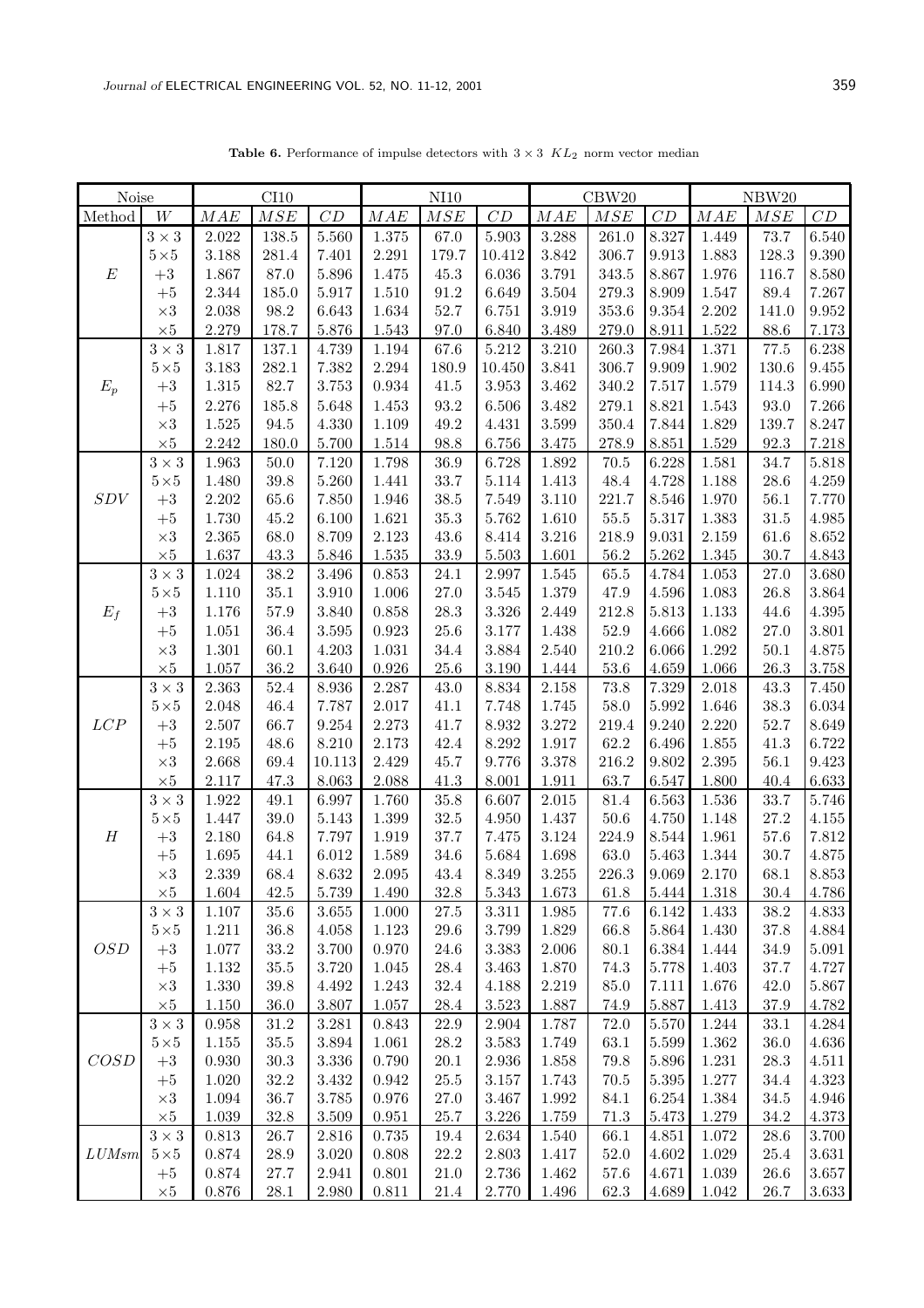$(a)$  $(b)$  $(c)$  $(d)$  $(e)$  $(f)$ 

**Fig. 3.** (a) Original image (b) 10% correlated impulse noise - CI10 (c) 10% uncorrelated impulse noise -NI10 (d) 20% correlated salt and pepper noise - CBW20 (e)  $20\%$  uncorrelated salt and pepper noise - NBW20 (f) CI10 filtered by  $3 \times 3$  LUMsm detector +  $3 \times 3$  vector median

### **4.2 Vector median**

In dependence on the used norm L the output of vector median (VMF) [1,18] is given by

$$
\sum_{i=1}^{N} ||\vec{y} - \vec{x}_j i|| \le \sum_{i=1}^{N} ||\vec{x}_j - \vec{x}_j i||. \tag{27}
$$

 $\vec{y}$  is the output vector and  $\vec{x}_i$  is a vector from the input set. For norm  $L$  of vector median the  $L_1$  or  $L_2$ , *ie* componentwise distance or Euclidean distance are used, separately. The selected norm affects the detail preservation and noise reduction properties of VMF. The output of VMF is always one of the input vectors and thus new artefacts can not be introduced into the image. Vector medians have better performance near edges and other high-frequency elements than the scalar median.

#### **5 CONCLUSION**

Processing of noised colour images is performed not only with consideration of signal detail preservation and noise suppression, however, a measure of colour artefacts must be employed. Note that the threshold value of CD for Luv colour space, *ie* a minimal value, that human eyes are able to differentiate was establish around 2.9.

This paper was focused on impulse noise suppression by utilizing the impulse detectors with a median filter or vector median. As shown in Table 1, the vector median has its substantion, since achieves small colour difference in comparison with componentwise median. In addition, in the case of non correlated impulse noise, in term of MAE and MSE the vector median achieves better results than the median.

However, both median and vector median introduce blurring into the output image by filtering each image sample and, thus, small signal features are removed. On that account impulse detectors were developed that make decision about the noise presence. In this case, filter is used in the case of impulse detection only, whereas noise free samples are passed on the filter output without any change.

As shown in Table 5 and Table 6, excellent results can be obtained in this simple way. Besides extremely low values of MAE and MSE, *eg* in the case of LUMsm detector or LCP, H, COSD,  $E_f$  detectors, it is possible to perform image reconstruction so that the achieved colour difference is smallest or very near around the threshold value 2.9. Results under the threshold value were obtained by excellent LUMsm detector in the suppression of 10% correlated and non-correlated impulse noise.

The performance of singe impulse detectors was evaluated through MCL and SCL as shown in Table 2. From these results it can be seen that non-correlated impulse noise is more easily detected than the correlated variant of impulse noise. In addition, in the case of salt and pepper noise the successful detection (SCL) was performed